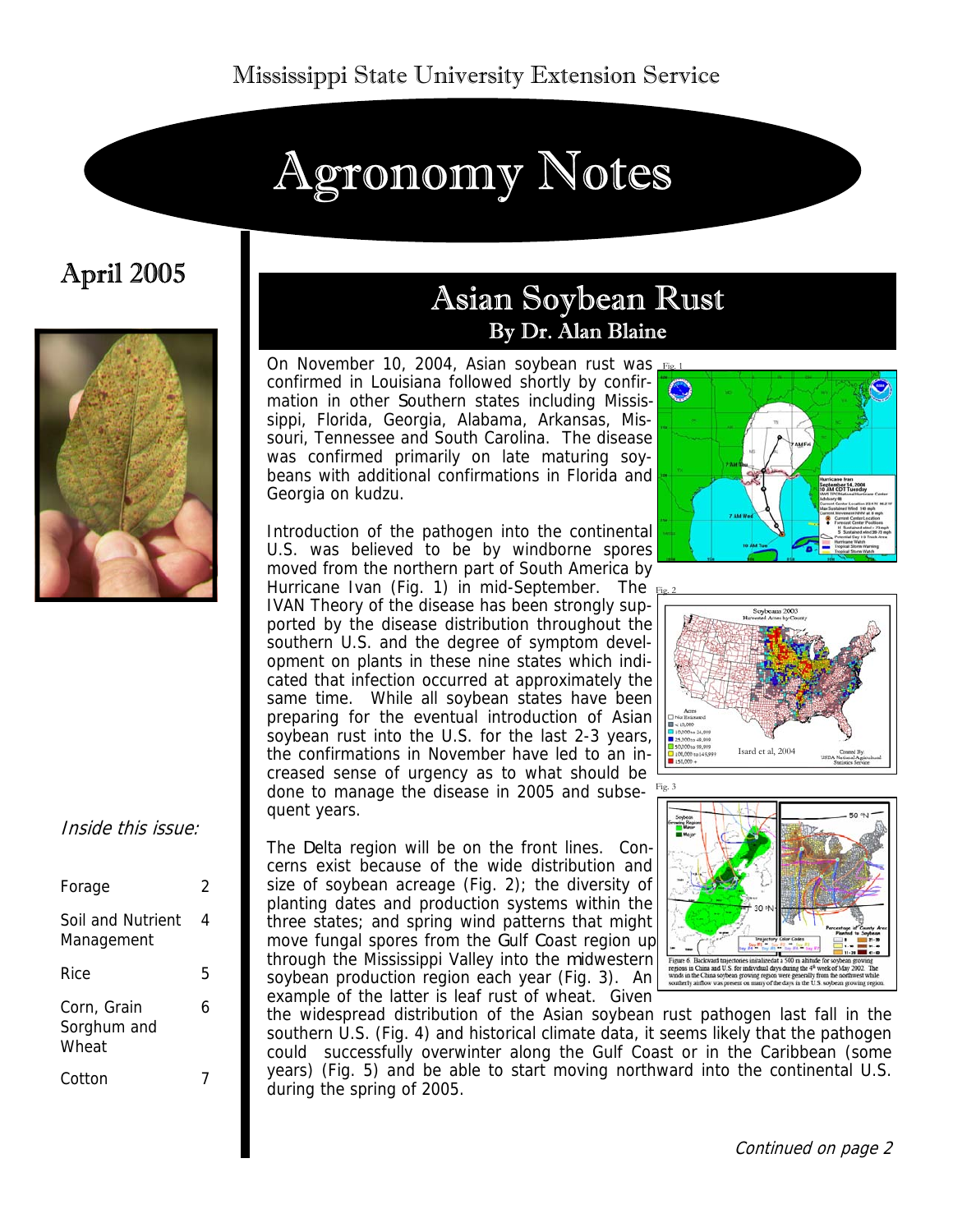#### Asian Soybean Rust, Continued from page 1

Unlike the situation with wheat and corn leaf rust, we cannot use resistant cultivars to slow Asian soybean rust or limit its epidemic development over a large area. An effective fungicide program is the only proven management tool. The effectiveness of the program, with regard to a large scale epidemic, will be compromised without the adequate preparation of growers, an inten-



sive crop monitoring program and a reliable "real time" network. Several effective fungicides have been approved for use against soybean rust in 2005, but approval and supply of fungicides is the easy part. Getting producers to apply these products in a timely manner will be the challenge.

In an attempt to make information available, a Mid south Web site has been developed which you can access at www.soyrust.org. The Midsouth email address is info@soyrust.org. From this Web site you will be able to access each state's (AL, AR, LA,

MO, MS and TN) soybean rust site. Also, from the Midsouth Web site you will be able to monitor USDA's soybean rust information scouting site and contact information for each state. Each state's site will provide background information, control strategies, fungicide efficacy data and updates on sentinel plantings.

To access the Mississippi Soybean Rust web site directly please go to msucares.com/crops/soybeans/ rust/index.html. We also may be contacted via email at soybeanrust@ext.msstate.edu.

#### **Information web site address and email addresses to remember:**

#### **Midsouth:**

www. soyrust.org (web site) info@soyrust.com (email)

#### **Mississippi**

msucares.com/crops/soybeans/rust/ (web site) soybeanrust@ext.msstate.edu (email)

**USDA Soybean Rust Scouting Information**  www.sbrusa.net/

Information provided by a Midsouth rust proposal, Emergency Regional Project concerning Asian Soybean Rust in 2005.

# Forage By Dr. Richard Watson

Bermudagrass is a warm-season perennial grass that, unlike the name suggests, actually originates from Southeastern Africa. Bermudagrass is very productive from May through September throughout most of Mississippi, and is very tolerant of drought conditions.

Due to its good yield and persistence in the Mississippi environment, bermudagrass has become the most widespread and commonly used forage species. Conservative estimates put the bermudagrass crop size at around 3 million acres, which easily makes it the largest crop in the state (on an acreage basis).

#### **Choosing a bermudagrass variety**

Since the pioneering work of Dr Glen Burton at the University of Georgia, who developed and introduced the first hybrid bermudagrass varieties to the market, there

has been an explosion of new varieties. These include both hybrids and "seeded" varieties.

I am going to avoid trying to explain the pros and cons of different varieties in this article (especially given that in may cases I am unable to), but I will venture to discuss the various pros and cons of seeded versus hybrid bermudagrasses. As a disclaimer, I would like to state that the generalizations I use in explaining these differences are just that, and there are always exceptions to the rule. Now that I have that out of the way, I can begin to generalize.

#### **Seeded vs Hybrid Bermudagrass**

Aside form the obvious differences of hybrid bermudagrass requiring vegetative propagation, due to little or no

Page 2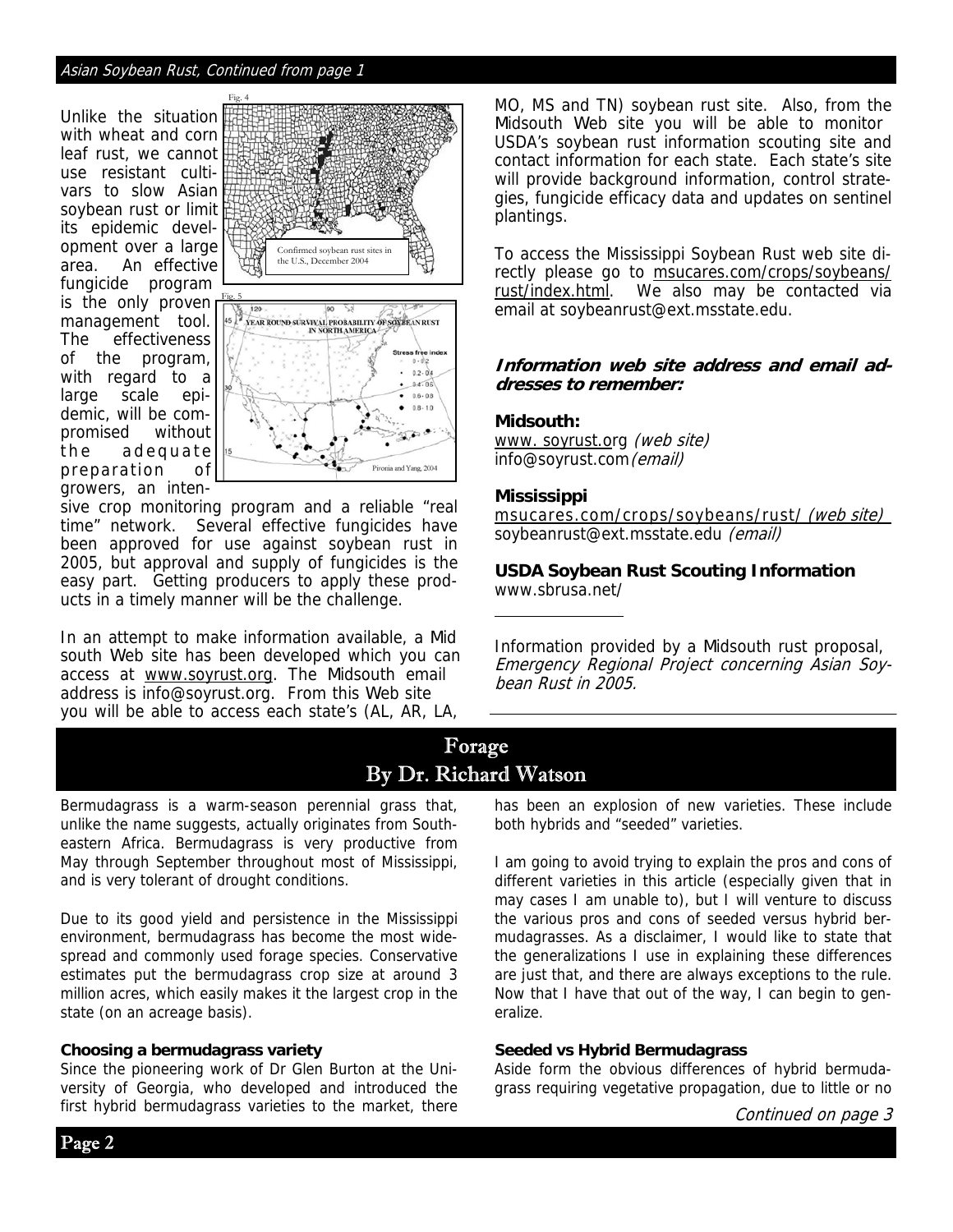#### Forage, Continued from page 2

viable seed, whereas seeded types can be directly grown from seed, there are some notable differences in growth habit. In order to explain these further, I need to define what a "seeded" bermudagrass variety is. Common bermudagrass is the most popular seeded bermudagrass and forms the basis of many seed blends that are then sold as seeded "varieties". There are also true varieties that are the result of selection and breeding work to improve specific agronomic traits. It is important to understand the difference as something that may have a "variety" name may, in fact, be a blend of common and giant type bermudagrass, and a not a true pure variety as such. This is not to say that there is necessarily anything fundamentally wrong with these blends, in fact many of them do very well in the MSU variety tests each year. One criticism I have heard about these varieties/ blends, is that they "revert back to common". This is not surprising given the nature of blends. In this situation, it is not a case of the variety suddenly, or even gradually, turning into common bermudagrass, rather it is the common bermudagrass already present in the blend gradually replacing the giant type, due to its greater persistence. Where you have a true variety you will not experience any "reverting back to common", as there was no common in the seed mix to provide a source. Now that I have completely muddied the water, I will try to compare these seeded bermudagrasses to their hybrid cousins.

In general, hybrid bermudagrass varieties will achieve greater yields than the seeded types, but need a greater level of fertilization to achieve these yields. Irrespective of type, bermudagrass needs about 40 units of Nitrogen, 10 units of Phosphate, and 45 units of Potassium for every ton of production. So if you have a hybrid bermudagrass with a greater yield potential, you will need to apply higher rates of fertilizer to realize this potential. Recent advances in seeded bermudagrass have pushed their yield potential towards the hybrids, and even some common ecotypes can achieve yield close to the hybrids when fertilized at high rates. Therefore, yield alone may not be a good enough reason for choosing a hybrid type over a seeded type.

Table 1. Annual yield (3-year average) comparison of seeded vs Hybrid bermudagrass in the variety tests at MSU, Starkville, MS.

|                             | Yield<br>(lb/A) |                               | Yield<br>(Ib/A) |
|-----------------------------|-----------------|-------------------------------|-----------------|
| Hybrid<br>Bermuda-<br>grass | 9145            | Seeded<br><b>Bermudagrass</b> | 11458           |

Note: Yield results can differ from location to location in the state.

The hybrid bermudagrasses tend to have a longer growth season than common, and many of the seeded blends that have significant levels of common in them. This longer growth season is, in part, responsible for the greater annual yield potential. The upside of a longer growth season is that your forage supply is more evenly distributed for grazing. Hybrid bermudagrass also tends to have a more open growth habit, which can make it more suitable as a companion species for other forage species, such as clover.

The downside of hybrid bermudagrass it that the longer growth into the fall can delay the establishment of overseeded cool season annuals, such as ryegrass. In addition, the longer growth season of many hybrids, Tifton 44 is an exception to this, can make them less tolerant of cold winters and susceptible to stand loss where long periods of freezing weather are common. Hybrids are also generally less tolerant of close continuous grazing so they require some grazing management to ensure longterm persistence of the stand.

#### **Bermudagrass establishment**

Whether sprigging a hybrid or sowing a seeded type, good seedbed preparation is vital for establishment success. The ground should be broken up and worked to a firm seedbed to ensure that the seed or sprigs are planted at the appropriate depth. Seeded types should be planted at a rate of 5-10 lb/A (hulled seed) at 0-1/4" deep during spring or early summer. Sprigs should be planted at >20 bu/A at 1-3" deep during the spring. Sprigs stand a better chance of survival when the weather is cooler. A pre-emergence herbicide (diuron at 0.8- 2.4 lb/A) can be applied to reduce any early competition from weeds.

Failure of sprigged bermudagrass most commonly occurs because one or more of the following factors: Planting when there is inadequate moisture; Using poor quality springs (usually dried out); Planting too few sprigs; Covering sprigs too deeply; Failing to firm soil around sprigs; Failing to control weeds (Source: Southern Forages 3rd Edition 2002).

In many cases, sprigging is done by contract sprigging operators who have a lot of experience and help ensure the best chance of success.

#### **Fertility management of bermudagrass**

Bermudagrass grows best on moderate to free-draining soils of medium to high fertility, but can be found growing on practically all soil types in MS. Like all summer grasses, bermudagrass is very responsive to nitrogen (N)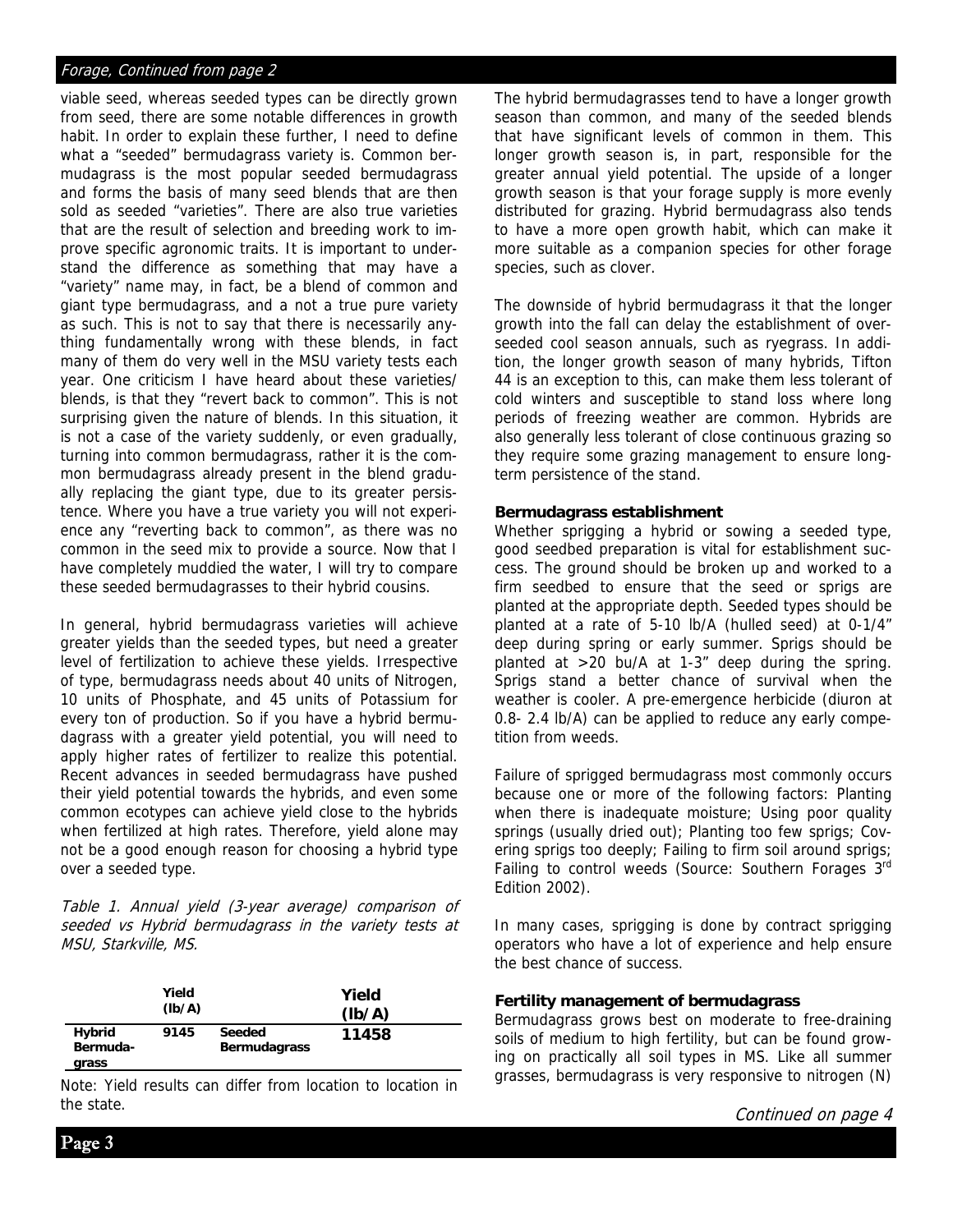#### Forage, Continued from page 3

fertilization. What is probably not as well known, it that bermudagrass will use as much potassium (K) as N, so fertilization management should account for this. Low K is one of the major reasons for stand decline in bermudagrass pastures and hayfields. Regular soil testing (every 2-3 years for grazed pastures and every year for hay fields) will help you identify and address all fertility requirements. One of the best times to amend fertility of pastures and hay fields is at establishment when lime and fertilizers can be incorporated into the soil. Nitrogen applications at establishment should be limited to no more than 30 units N/A to avoid stimulating weed growth. Additional 30-50 units N/A applications can be made 4-6 weeks after establishment and at monthly intervals (after each cutting for hay fields) until the end of the growth season. Applications of N after August should be avoided, as this may contribute to winter damage.

#### **Summary**

There are many different varieties of both hybrid and seeded bermudagrass currently available. Care should be taken to choose a variety that will perform to your requirement in your environment. The Mississippi State University trials can be a quick reference guide to help make these choices, however, further inquiries may need to be made to determine overall suitability, as yield alone can be misleading. And remember, there is no substitute for good forage management.

 For more help and information with selecting bermudagrass, contact your local county extension office.



Finding fundamental soils information is more user friendly than ever. We tell people to learn as much about their soils as possible, but do not always tell them how. The Soil Survey Division of the Natural Resource Conservation Service performs an amazing job of inventorying the soil resource.

Mississippi's Soil Survey program has two major areas of operation production: soil survey and technical soil services. Quality assurance, and technical assistance for Mississippi's soil survey program are provided by Major Land Resource Area (MLRA) offices. The Major Land Resource

# Soil and Nutrient Management By Dr. Larry Oldham

offices for Mississippi are MLRA Region #15, Auburn, AL and MLRA Region #16, Little Rock, AR.

Fifty-one counties in eastern Mississippi are in MLRA 15; the western 31 counties are in MLRA 16. The MLRA's are separated according to geographically associated land resources units that are characterized through patterns of soils, geology, climate, water resources and land uses on large scales (1000's of acres).

To the left you will find a map illustrating the status of soil surveys for each county. Some need updating, and that process is underway. If the county soil survey is up to date, and has been published, contact the local NRCS office about obtaining one.

Often there are questions involving one of the over 400 soil series mapped in Mississippi. The soil series is the lowest category of the national soil classification system. The name of a soil series is the common reference term, used to name soil map units. Soil series are the most homogenous classes in the system of taxonomy.

The Official Soil Series Descriptions (OSD) is a national collection of more than 20,000 detailed soil series descriptions, covering the United States, Territories, Commonwealths, and Island Nations served by USDA-NRCS. The descriptions, in a text format, serve as a national standard.

They serve mainly as specification for identifying and classifying soils. The descriptions contain soil properties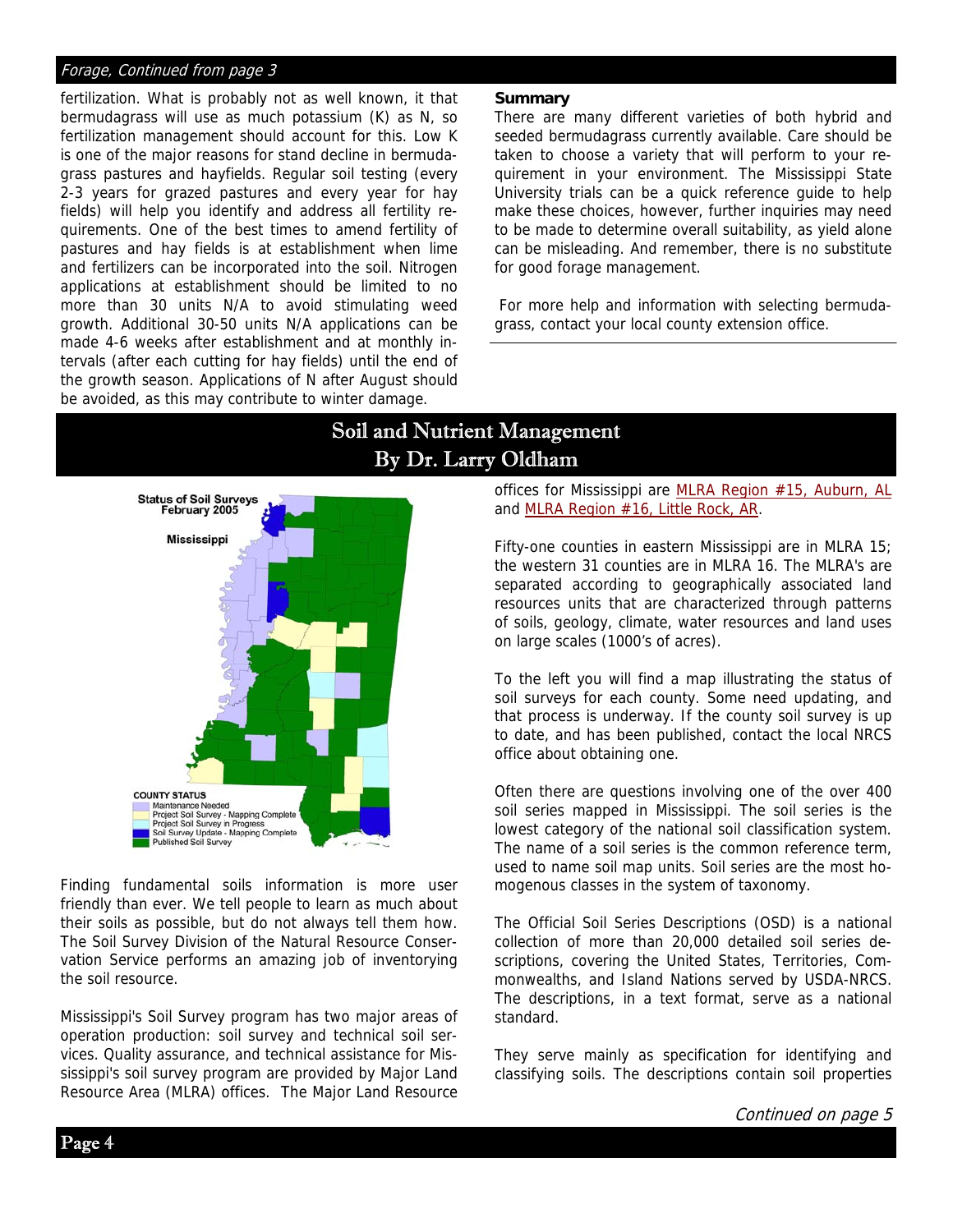#### Soil and Nutrient Management, Continued from page 4

that define the soil series, distinguish it from other soil series, serve as the basis for the placement of that soil series in the soil family, and provide a record of soil properties needed to prepare soil interpretations.

When I have interpretation questions about soil series, I go to http://ortho.ftw.nrcs.usda.gov/cgi-bin/osd/ osdname.cgi and search by the name. This returns the information described above quickly and in a standardized format.

Some important series for agronomy in the Delta include

Dowling, Sharkey, Tunica, Commerce, Dubbs, Dundee, and Bosket. In south central Mississippi, important series include Savannah, Ora, Ruston, Prentiss, Smithdale, and McLaurin. Blackland Prairie soils include Okolona, Houston, and Brooksville. It is possible for a soil scientist to get lost in querying this database for days.

Again, I encourage you to learn as much about your soils as possible. This can only help you manage them for whatever purpose: crops, lawns, gardens, construction, or wildlife plots.

# Rice By Dr. Nathan Buehring

First, I would like to clarify a few comments that were made in last month's Agronomy Notes on Dynasty seed treatments and seeding rates. I have received more phone calls about using Dynasty as a seed treatment in rice. Syngenta is marketing Dynasty in a Rice Pack with Apron XL LS and Maxim. Therefore, if you are using the Dynasty Rice Pack, you will be protected against  $Py$ thium. My comments were referring to Dynasty alone. Once again, if I were going to spend the money to treat my rice seed, I would spend it on Allegiance FL or Apron XL LS and Gibberellic Acid.

Other questions I have received were focused on seeding rates, mainly in response to the table I presented last week. The main purpose of that table was to show that if you have a sub-optimal stand  $\left\langle \langle 12 \rangle 2 \right\rangle$  (sum can still produce good yielding rice as long as it is uniform. I would rather keep a uniform stand of 7 plants/ft<sup>2</sup> than terminate the stand and replant. By the time you terminate the stand and replant, it would probably be past the optimum time to plant rice and the yields would probably not change much than from just sticking with the suboptimal stand. Also when replanting, there is the added cost of diesel fuel and seed to consider as well.

Yes, we can produce high yields with lower seeding rates. This has been shown in hybrids as well as seed production. Right now there is not a lot of money to be saved from lower seeding rates on conventional varieties. As the technology increases in rice seed, as in other crops, our data shows that we can use lower seeding rates if there is more money to be saved.

If you are still planting above 100 lbs/A of rice seed, I would encourage you to lower the seeding rate. A lower seeding rate could reduce the potential for diseases such as sheath blight. Thinner stands can increase air flow through the canopy, which create an environment that is less conducive for pathogens. Also, a lower seeding rate could reduce the potential for lodging, which is especially true with taller varieties such as Francis and Wells. With these varieties, I have been suggesting a seeding rate between 60 and 80 lbs/A, depending on the condition of the seedbed and planting date.

I know with the recent increase in diesel fuel cost, a lot of you are wanting to cut cost in seedbed preparation. I would rather you spend the money on a couple of trips over with a tractor getting the ground smooth, than planting in a less than perfect seedbed. Remember good rice starts with a good stand.

Command has been another topic of interest recently. Many of you have made comments that we cannot get the control that Dr. Ford Baldwin talks about in the Delta Farm Press. I think there are two reasons for that. Most of the rice in Arkansas is grown on Silt Loam soils. By the time they finish planting and rolling, it is generally flat as a table top. Therefore, when the Command application is made, it acts as a protective barrier against grass weeds. On our clay soils, it is harder for Command to be a protective barrier. Clay soils can shrink, swell, and crack which can lead to emerging grasses through the Command application.

The other reason I believe we are not seeing season long control is because of our stale-seedbed and no-till production systems. Dr. Bob Scott with the University of Arkansas had some interesting data regarding the effect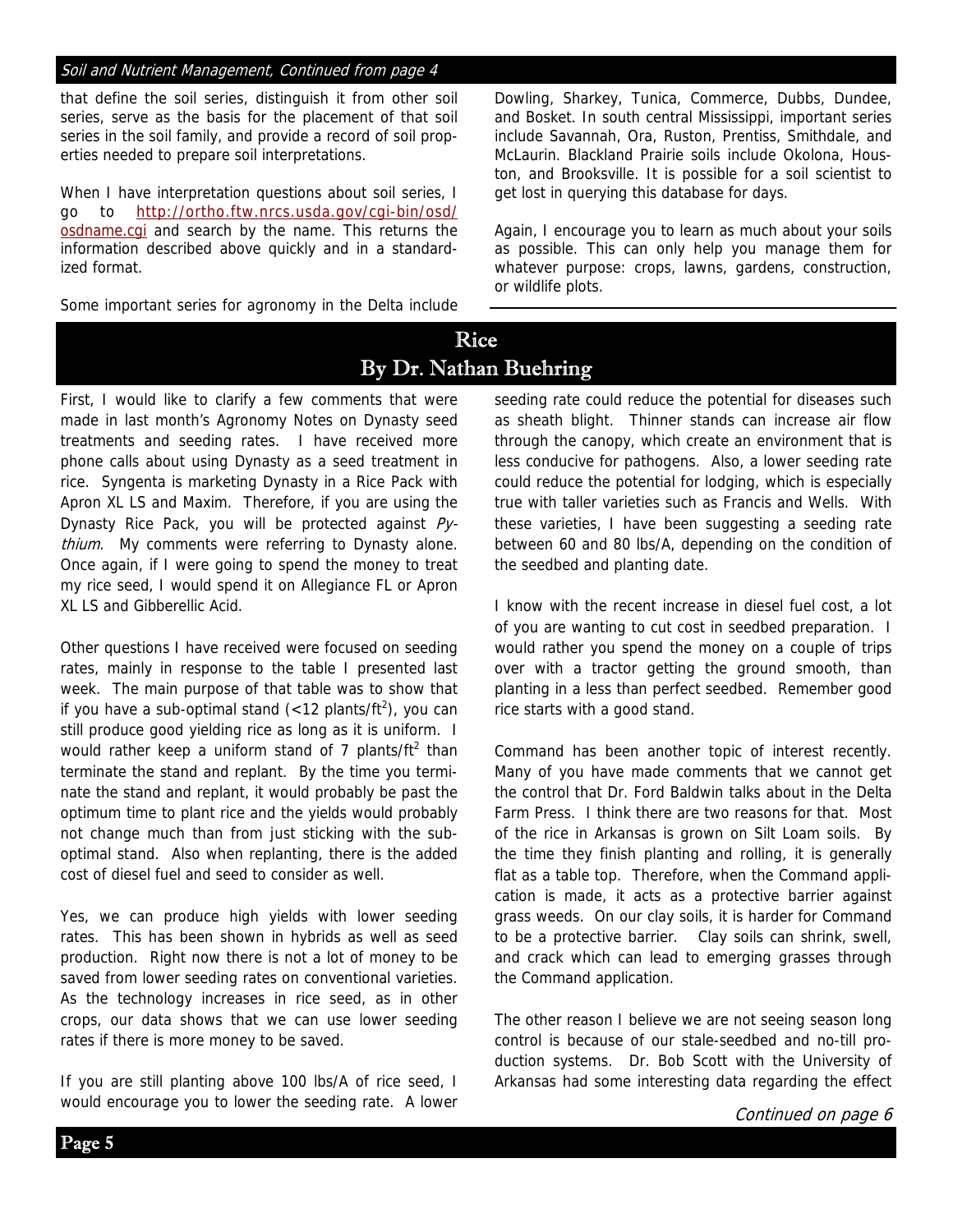#### Rice, Continued from page 5

of tillage and soybean residue on the performance of Command. Basically his data showed that Command did not perform as well in a no-till system than in a conventional system. This suggests to me that the residue on the soil surface, either left by the previous crop or by dead winter weeds, could affect the performance of Command.

I am not knocking Command; it has done a lot for rice weed control, especially sprangletop. I am just trying to give some explanation on as to why I think we are not seeing season long grass control.

If you have any questions or comments, please do not hesitate to call me at Delta Research and Extension Center. Also, if you are interested in being on my email list for any alerts on Blast, Section 24C labels and Section 18 labels, please send your email address to nathanb@ext.msstate.edu. I will be sending out regular alerts through the mail, as done in previous years. However, this information can take up to a week to get to you. I figured email would be the quickest and best way to get information out to you in timely fashion.

### Corn, Grain Sorghum and Wheat By Dr. Erick Larson

**Nitrogen rate recommendation –** This is the second year MSU has implemented a new, more conservative nitrogen rate recommendation for use on corn. This new recommendation results from several years of research evaluating nitrogen rates in high-yielding irrigated environments and is not influenced by high nitrogen prices. Growers should apply 1.3 pounds of nitrogen per bushel of yield goal. Nitrogen recommendations for corn in the mid-south are based entirely upon corn yield goal, since little if any nitrogen carryover lasts through the winter due to our wet, relatively warm climate, compared to the midwest.

**Nitrogen sources and application -** Utilizing an appropriate nitrogen source and application method may influence corn grain yield more than the actual applied nitrogen rate. No-tillage research studies in Missouri and Tennessee show N-sol and urea (urea-containing nitrogen sources) broadcast on the soil surface reduced corn yield potential 9-23% compared to ammonium nitrate broadcast, N-sol injected, or anhydrous ammonia injected. This can reduce economic returns from \$25-\$90 per acre compared to ammonium nitrate or N-sol injected. The urea-containing nitrogen sources reduce corn yield potential because they are subject to volatilization loss when applied to the soil surface. Surfaceapplied urea sources readily volatilize when substantial crop residue or vegetation is present on the soil surface, temperatures exceed 55 degrees F, and when rates exceed 100 lbs. N per acre, until rainfall incorporates the nitrogen. Thus, corn producers should minimize or eliminate surface application of N-sol or urea in their fertility program.

**Nitrogen application timing -** Split application of nitrogen fertilizer generally improves corn nitrogen use efficiency. Corn extracts less than 15% of its seasonal nitrogen uptake before rapid vegetative growth begins. Maximum nitrogen use rate occurs just prior to pollination. During early growth stages, considerable nitrogen may be lost due to denitrification and leaching. Therefore, the bulk of a split nitrogen application should be delayed until just prior to rapid vegetative growth. This growth period begins at the V10 growth stage (10th leaf stage) which occurs about 40 days after plant emergence or when plants are about 30 inches tall. The normal nitrogen recommendation specifies applying 1/3 of the total N at planting and applying the remaining N about 30 days later.

**Scout fields** - Scout corn for stand, weed and insect problems every 2 to 3 days until corn is about 12 inches tall, and be prepared to take control measures. Insects or weeds may quickly ruin a good stand or become too developed to control. Timely problem identification allows specific treatment selection and application timing, which likely will improve control and lower expenses.

**Why is my corn not growing off like it should?** – Slow growth during early growth stages is often a result of insufficient fertility, combined with sparse root growth. This slow growth rarely results from the nutrient most associated with poor growth – nitrogen. Early season growth is rarely limited by nitrogen availability because corn demand for nitrogen during early growth stages is low (less than 30 lbs./a. when corn is less than 30 inches) and nitrogen mobility in the soil solution is relatively high. The most prevalent fertility problems limiting early corn growth in Mississippi are low soil pH and/or inadequate levels of phosphorus, potassium, magnesium or zinc. These problems can be diagnosed by analyzing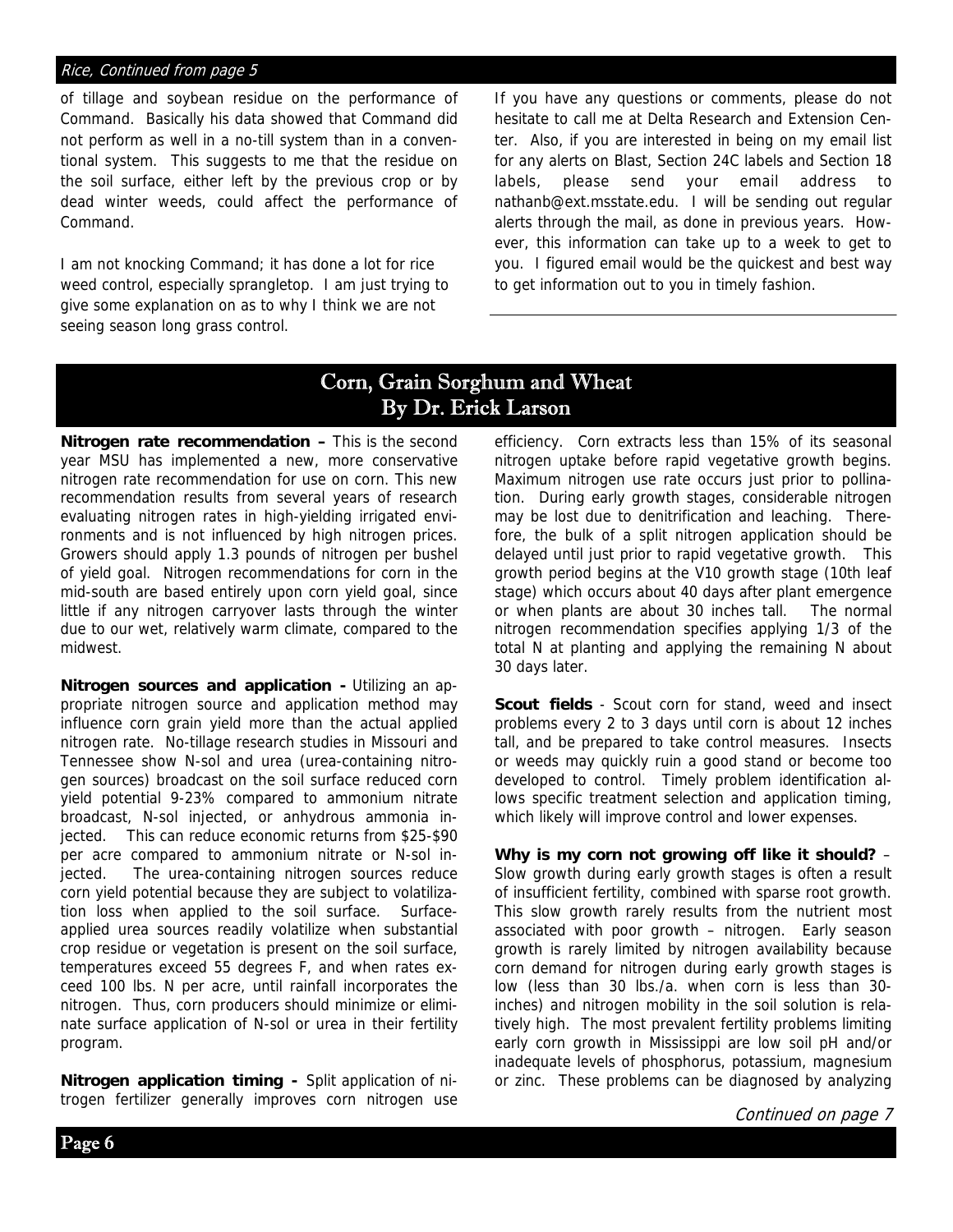#### Corn, Grain Sorghum and Wheat, Continued from page 6

soil and plant samples from specific stunted areas. Supplemental fertilizer application will likely provide an economic yield response, particularly if the problem is addressed before corn enters the rapid vegetative growth stages.

#### **GRAIN SORGHUM**

**Don't plant too early -** Grain sorghum will not germinate at soil temperatures less than 65 degrees F, which will greatly increase likelihood of stand failure. Furthermore, sorghum does not possess as much seed vigor as you may be accustomed to with corn. Thus, the optimum planting dates for sorghum are similar to those for cotton: April 20 to May 15. Optimum seeding depth is 1 ¼ - 1½", rather than a shallower depth at which cotton and soybeans are planted.

**Don't plant too much seed -** A final plant population ranging from 40,000 to 70,000 plants per acre should produce optimum grain sorghum grain yields grown in dryland culture. Grain sorghum has tremendous ability to increase yield potential if given favorable environmental conditions, especially if plants are spaced uniformly. However, excessive stands compound drought stress, lower stalk quality and increase disease likelihood. Sorghum seeding rate should exceed the population goal by 10 to 20% depending upon seedbed conditions and planting date. This over-planting rate is relatively high because sorghum's seedling vigor is only moderate, compared to corn.

#### **WHEAT**

**Scout for rust -** Southern states, including Louisiana, Texas, Mississippi and Arkansas, have been reporting higher than normal infestations of Stripe rust and Leaf rust in wheat so far this spring. Thus, growers should closely monitor wheat health and be prepared to make fungicide applications, during the next several weeks particularly in susceptible varieties with good yield potential.

# Cotton By Dr. Tom Barber

It appears that Mississippi cotton acreage will increase in 2005 up towards 1.2 million. The total acreage is still uncertain but could potentially be more than expected if spring rains continue to hamper corn planting. Even though the weather seems to be working against us in many areas of the state, it is important not to get too anxious and plant cotton in poor conditions. With the cost of seed, technology and fuel prices continuing to increase, it is important to plant in the most optimal conditions possible. Remember, the optimal window for planting cotton in Mississippi ranges from April 15<sup>th</sup> to May  $15<sup>th</sup>$ .

The best planting conditions for cotton are warm soil beds, 68ºF in the top 2 inches, measured at 8 a.m., for 2 to 3 consecutive days. A warm seed bed is the best single fungicide treatment available. Also, a good 5-day weather forecast is essential for germination, emergence and survival of the young cotton seedling. Planters should be adjusted to deliver seeds at a depth from 0.75 to 1.25 inches, depending on soil type and moisture availability. Good seed-to-soil contact is critical and planters should be adjusted to ensure consistent closure of the seed furrow. The optimum plant population is 3 live plants per foot of row on 38 in rows. Always remember to check the cool germ of the seed lot you are planting and adjust your seeding rates accordingly to get the optimum live plant population.

Watch rotational restrictions when planting behind other

crops. Some cotton in 2005 may be following soybeans from 2004. In these particular situations make sure no herbicides were applied to the 2004 bean crop that have long lasting residual effects against cotton. Some herbicides that can cause injury from soybean carryover are Canopy XL, Pursuit, Python Scepter and Squadron. Most of these herbicides require an 18 month rotation interval and will cause injury and/or stand failure if cotton is planted where these were applied. Also pay close attention to corn herbicides utilized in corn/cotton rotations. Rotational-crop restrictions may be found on product labels, or for your convenience, this information is included within each crop section of the 2005 Weed Control Guidelines for Mississippi, Extension/MAFES Publication 1532.

Pre-emerge herbicides offer a lot of insurance, especially in a wet season. With the current rain patterns, I would strongly consider the use of a residual herbicide either at planting or with the first application of glyphosate. To maximize cotton yield potential, research has shown that reducing weed competition the first six weeks of production is essential. This can most easily be accomplished with a residual herbicide. Close consideration of past weed histories is important in deciding which residual to use. Pre-emerge herbicides like Cotoran will provide excellent broad-spectrum control of most broadleaf and grass weeds. While Prowl and Dual herbicides focus mainly on grass and piqweeds (small seeded broleaves).